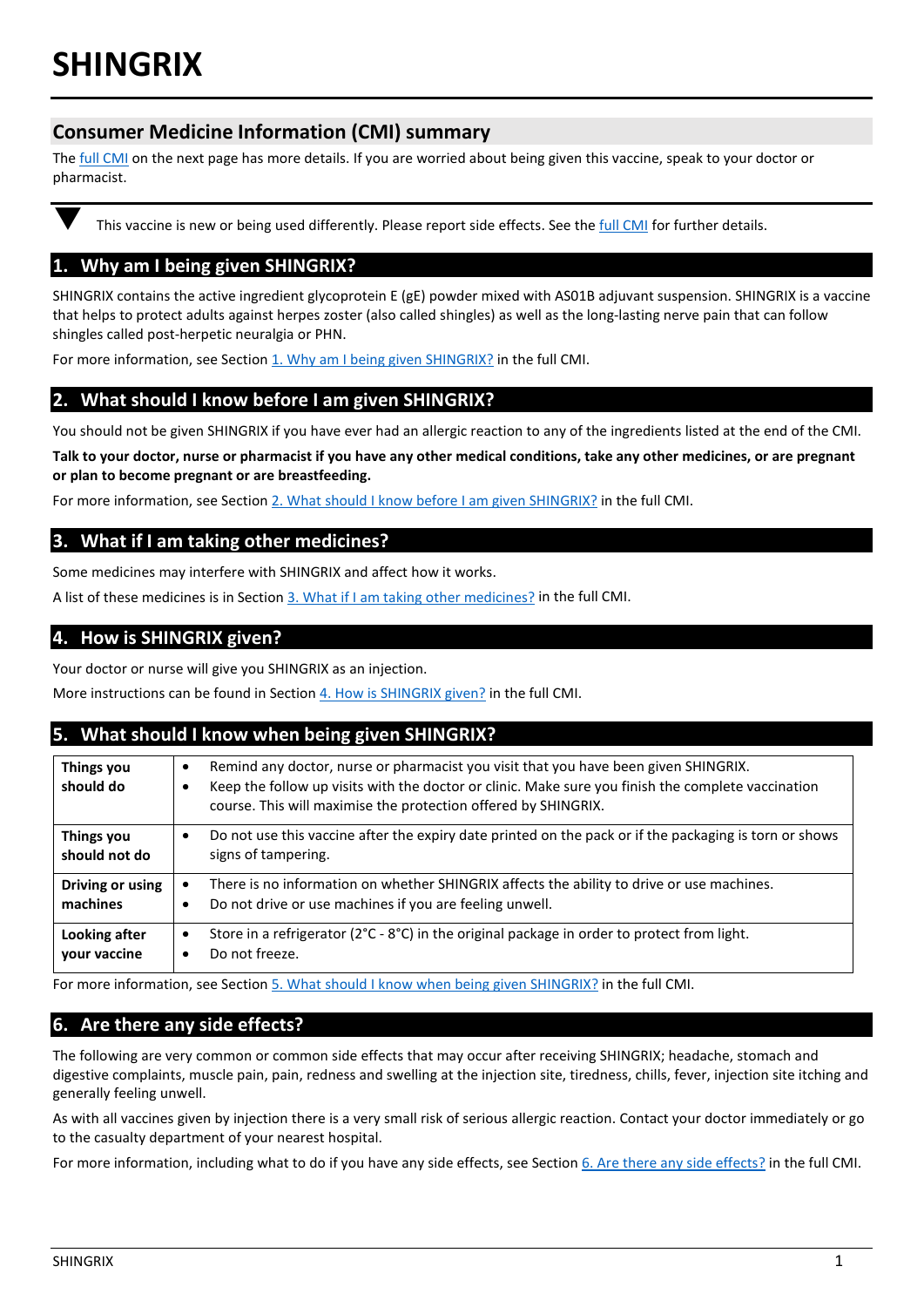

 This vaccine is subject to additional monitoring. This will allow quick identification of new safety information. You can help by reporting any side effects you may get. You can report side effects to your doctor, or directly at [www.tga.gov.au/reporting-problems.](http://www.tga.gov.au/reporting-problems)

# <span id="page-1-0"></span>**SHINGRIX**

**Active ingredient(s):** *Recombinant Varicella Zoster Virus glycoprotein E Vaccine, 50 micrograms powder and 50 micrograms adjuvant suspension for suspension for injection*

# **Consumer Medicine Information (CMI)**

This leaflet provides important information about using SHINGRIX. **You should also speak to your doctor or pharmacist if you would like further information or if you have any concerns or questions about using SHINGRIX.**

**Where to find information in this leaflet:**

- 1. [Why am I being given SHINGRIX?](#page-1-2)
- 2. [What should I know before I](#page-1-1) am given SHINGRIX?
- 3. [What if I am taking other medicines?](#page-2-0)
- 4. [How is SHINGRIX given?](#page-2-1)
- 5. [What should I know when being given SHINGRIX?](#page-2-2)
- 6. [Are there any side effects?](#page-3-0)
- 7. [Product details](#page-4-0)

# <span id="page-1-2"></span>**1. Why am I being given SHINGRIX?**

**SHINGRIX contains the active ingredient glycoprotein E (gE) powder mixed with AS01B adjuvant suspension.**  SHINGRIX is a vaccine.

**SHINGRIX is used to protect adults against herpes zoster (also called shingles) as well as the long-lasting nerve pain that can follow shingles called post-herpetic neuralgia or PHN.**

SHINGRIX can be given to:

- adults from the age of 50 years and above
- adults from the age of 18 years and above who are at increased risk of shingles

# **What is shingles and what are the complications related to shingles?**

Shingles is caused by the same virus that causes chickenpox. After you have had chickenpox (primary varicella infection), the virus that caused it stays in your body in nerve cells. Sometimes, after many years, the virus can become active again and causes shingles (secondary varicella infection).

## **SHINGRIX cannot be used to prevent chickenpox (primary varicella infection).**

Shingles is a painful, blistering rash. It usually occurs in one part of the body and can last for several weeks. It may lead to complications such as long-lasting pain (PHN) and scarring. Less commonly, bacterial skin infections, weakness, muscle paralysis, loss of hearing or vision can occur.

# **What is post-herpetic neuralgia (PHN)?**

After the shingles blisters heal, pain can last for months or years and may be severe. This long-lasting nerve pain is

called PHN. PHN is the most common complication of shingles.

## **How does the vaccine work?**

SHINGRIX helps your body to build its own protection against shingles and its complications.

SHINGRIX cannot be used to treat shingles or the pain associated with shingles. It is for the protection against shingles only.

# <span id="page-1-1"></span>**2. What should I know before I am given SHINGRIX?**

## **Warnings**

## **You should not be given SHINGRIX if:**

- you are allergic to any of the ingredients listed at the end of this leaflet. Signs of an allergic reaction may include itchy skin rash, shortness of breath and swelling of the face or tongue. Tell your doctor if you have experienced any of these symptoms with a previous dose of SHINGRIX or any other vaccine or medicine.
- Always check the ingredients to make sure you can be given this vaccine.
- the expiry date printed on the pack has passed or if the packaging is torn or shows signs of tampering.

## **Check with your doctor if you:**

- if you have an infection with a high temperature. In these cases, the vaccination may be postponed until recovery. A minor infection such as a cold should not be a problem, but talk to your doctor first.
- if you have a bleeding problem or bruise easily.
- if you fainted with a previous injection. Fainting can occur following, or even before, any needle injection.
- if you have been told by your doctor that you have a weakened immune system as a result of a disease, medications, (including high-dose corticosteroids or cancer medicines), or other treatment.
- have allergies to any other medicines, foods, preservatives or dyes.

During treatment, you may be at risk of developing certain side effects. It is important you understand these risks and how to monitor for them. See additional information under Section [6. Are there any side effects?](#page-3-0)

## **Pregnancy and breastfeeding**

Check with your doctor, nurse or pharmacist if you are pregnant or intend to become pregnant.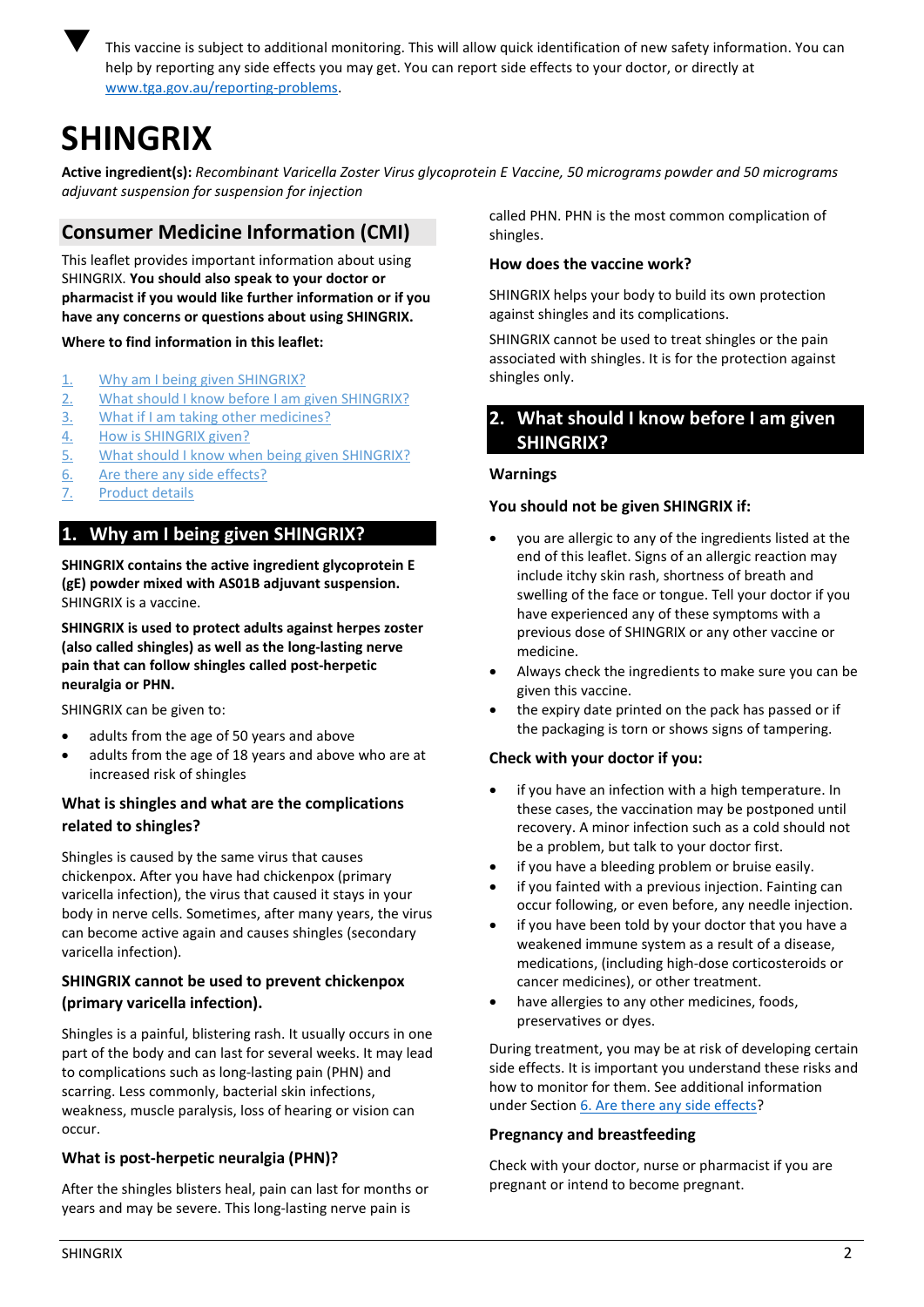Talk to your doctor, nurse or pharmacist if you are breastfeeding or intend to breastfeed.

Your doctor, nurse or pharmacist can discuss with you the risks and benefits involved.

# <span id="page-2-0"></span>**3. What if I am taking other medicines?**

Tell your doctor, nurse or pharmacist if you are taking any other medicines, including any medicines, vitamins or supplements that you buy without a prescription from your pharmacy, supermarket or health food shop.

#### **Some medicines may interfere with SHINGRIX and affect how it works.**

**Check with your doctor, nurse or pharmacist if you are not sure about what medicines, vitamins or supplements you are taking and if these affect SHINGRIX.**

#### **Having other vaccines**

Tell your doctor, nurse or pharmacist if you have received another vaccine recently.

**Some vaccines may be affected by other vaccines.**

SHINGRIX can be given at the same time as either the unadjuvanted yearly influenza (flu) vaccine, 23-valent pneumococcal polysaccharide (PPV23) vaccine or reduced antigen diphtheria-tetanus-acellular pertussis (dTpa) vaccine. No information is available for co-administration with the adjuvanted influenza (flu) vaccine. If SHINGRIX is given at the same time as another vaccine, a different injection site will be used for each vaccine

# <span id="page-2-1"></span>**4. How is SHINGRIX given?**

The doctor or nurse will give SHINGRIX as an injection.

**If you have any concerns about how this vaccine is to be given, talk to your doctor, nurse or pharmacist.**

#### **How it is given**

• SHINGRIX is given as an injection of 0.5 ml into a muscle (usually in the upper arm).

#### **When it is given**

- You will receive 2 injections 2 to 6 months apart. Based on your medical condition, your doctor may recommend that you receive the second injection 1 month after the first injection.
- You will be informed when you should come back for the second dose of SHINGRIX.
- Make sure you finish the complete vaccination course. This will maximise the protection offered by SHINGRIX.
- SHINGRIX can be given if you have already been vaccinated with a different herpes zoster vaccine. Speak to your doctor or nurse for more information.

#### **If a dose is missed**

If you miss a scheduled dose, talk to your doctor or nurse and arrange another visit as soon as possible.

#### **If you are not sure what to do, ask your doctor, nurse or pharmacist**.

#### **If you are given too much SHINGRIX**

If you think that you have been given too much SHINGRIX you may need urgent medical attention.

#### **You should immediately:**

- phone the Poisons Information Centre (**by calling 13 11 26**), or
- contact your doctor, or
- go to the Emergency Department at your nearest hospital.

#### **You should do this even if there are no signs of discomfort or poisoning.**

# <span id="page-2-2"></span>**5. What should I know when being given SHINGRIX?**

#### **Things you must do**

**Keep the follow up visits with the doctor or clinic. Make sure you finish the complete vaccination course. This will maximise the protection offered by SHINGRIX.** 

Remind any doctor, nurse or pharmacist you visit that you have been given SHINGRIX.

#### **Driving or using machines**

#### **Be careful before you drive or use any machines or tools until you know how SHINGRIX affects you.**

There is no information on whether SHINGRIX affects the ability to drive or use machines.

However, do not drive or use machines if you are feeling unwell.

#### **Looking after your vaccine**

SHINGRIX is usually stored at the doctor's clinic or at the pharmacy.

If you need to store SHINGRIX:

- Keep this vaccine out of the sight and reach of children.
- Store in a refrigerator  $(2^{\circ}C 8^{\circ}C)$
- Do not freeze.
- Store in the original package in order to protect from light.

Follow the instructions in the carton on how to take care of your vaccine properly.

**Keep it where young children cannot reach it.**

#### **When to discard your vaccine (as relevant)**

**This vaccine will not be given to you after the expiry date which is stated on the label and carton after EXP. The expiry date refers to the last day of that month.** Your doctor or nurse will dispose of the vaccine.

#### **Getting rid of any unwanted vaccine**

If you no longer need to use this vaccine or it is out of date, your doctor, nurse or pharmacist will be responsible for safe disposal.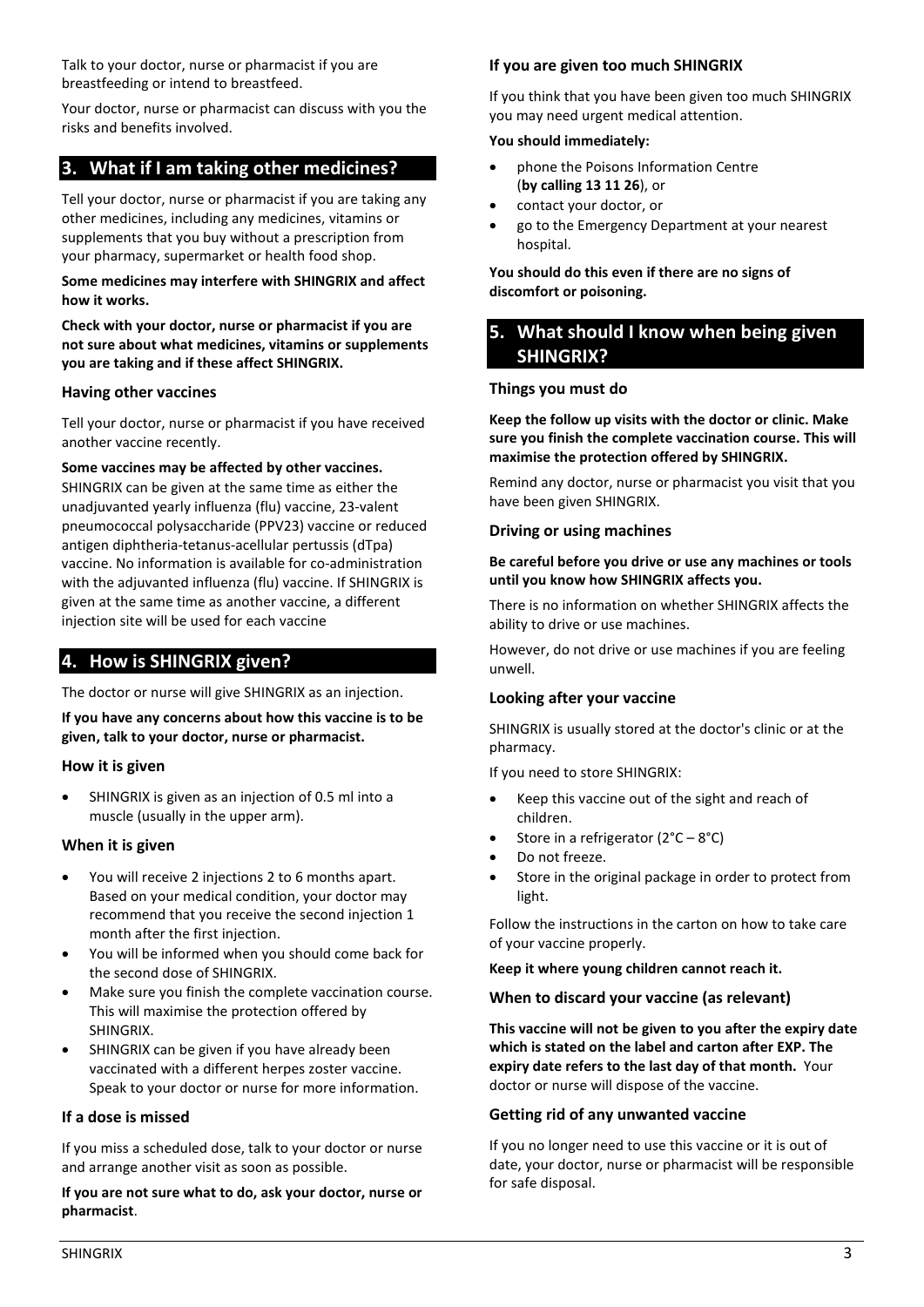# <span id="page-3-0"></span>**6. Are there any side effects?**

All vaccines can have side effects. If you do experience any side effects, most of them are minor and temporary. However, some side effects may need medical attention.

See the information below and, if you need to, ask your doctor or pharmacist if you have any further questions about side effects.

If any of the side effects get serious, or if you notice any side effects not listed in this leaflet, tell your doctor or pharmacist.

#### **Less serious side effects**

| Less serious side effects             | What to do      |
|---------------------------------------|-----------------|
| Nervous system disorders:             | Speak to your   |
| headache                              | doctor if you   |
|                                       | have any of     |
| <b>Gastrointestinal disorders:</b>    | these less      |
| nausea                                | serious side    |
| vomiting                              | effects and     |
| diarrhoea                             | they worry you. |
| stomach pain                          |                 |
|                                       |                 |
| <b>Musculoskeletal and connective</b> |                 |
| tissue disorders                      |                 |
| muscle pain (myalgia)                 |                 |
| joint pain (arthralgia)<br>$\bullet$  |                 |
|                                       |                 |
| <b>General disorders and</b>          |                 |
| administration site conditions:       |                 |
| pain, redness, swelling at the        |                 |
| injection site                        |                 |
| injection site itching (pruritus)     |                 |
| tiredness                             |                 |
| chills                                |                 |
| fever                                 |                 |
| generally feeling unwell              |                 |

#### **Serious side effects**

| Serious side effects                                                                                                                                                                                                                                                                                                          | What to do                                                                                                                                              |
|-------------------------------------------------------------------------------------------------------------------------------------------------------------------------------------------------------------------------------------------------------------------------------------------------------------------------------|---------------------------------------------------------------------------------------------------------------------------------------------------------|
| Immune system disorders and<br>allergic reactions:<br>As with all vaccines given by injection<br>there is a very small risk of serious<br>allergic reaction.<br>swelling of limbs, face, eyes,<br>inside of nose, mouth or throat<br>shortness of breath, breathing                                                           | Call your doctor<br>straight away,<br>or go straight<br>to the<br><b>Emergency</b><br>Department at<br>your nearest<br>hospital if you<br>notice any of |
| or swallowing difficulties<br>hives, itching (especially of the<br>hands or feet), reddening of skin<br>(especially around the ears), or<br>severe skin reactions<br>unusual tiredness or weakness<br>that is sudden and severe                                                                                               | these serious<br>side effects.                                                                                                                          |
| Allergy to SHINGRIX is rare (may<br>occur with up to 1 in 1,000<br>doses of the vaccine). Any such<br>severe reactions will usually<br>occur within the first few hours<br>of vaccination. Tell your doctor<br>or pharmacist if you notice<br>anything that is making you feel<br>unwell during or after a dose of<br>vaccine |                                                                                                                                                         |

If you are aged 50 to 69 years you are more likely to experience side effects such as pain and swelling at the injection site, fatigue, myalgia, headache, shivering, fever and gastrointestinal symptoms, compared to if you are 70 years and older.

If you are at increased risk of shingles, you are more likely to experience side effects such as pain at the injection site, fatigue, muscle pain, headache, shivering and fever if you are between the ages of 18 to 49 years, compared to if you are 50 years and older.

#### **Tell your doctor or nurse if you notice anything else that may be making you feel unwell.**

Other side effects not listed here may occur in some people.

#### **Reporting side effects**

After you have received medical advice for any side effects you experience, you can report side effects to the Therapeutic Goods Administration online at [www.tga.gov.au/reporting-problems.](http://www.tga.gov.au/reporting-problems) By reporting side effects, you can help provide more information on the safety of this vaccine.

**Always make sure you speak to your doctor, nurse or pharmacist before you decide to stop taking any of your medicines.**